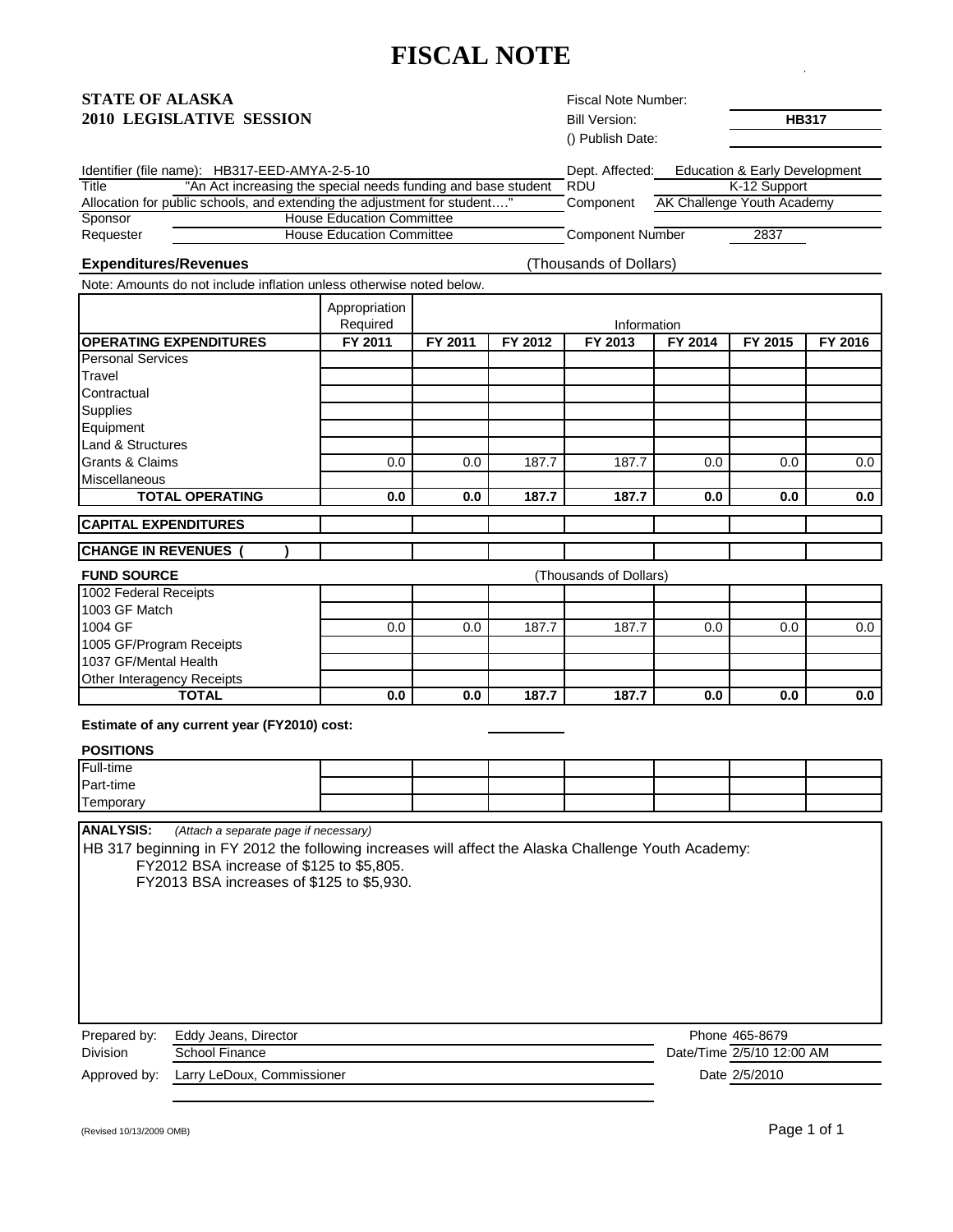## **ALASKA MILITARY YOUTH ACADEMY**

| <b>FY2011 Projection</b>         |             |
|----------------------------------|-------------|
| $189 \times $5680 \times 7 =$    | 7,514,640   |
| $297 \times $5680 \times 60\% =$ | 1,012,176   |
| less \$2,700,000                 | (2,700,000) |
| <b>TOTAL \$</b>                  | 5,826,816   |

| <b>FY12 Projection</b>           |             |
|----------------------------------|-------------|
| $189 \times $5805 \times 7 =$    | 7,680,015   |
| $297 \times $5805 \times 60\% =$ | 1,034,451   |
| less \$2,700,000                 | (2,700,000) |
| <b>TOTAL \$</b>                  | 6,014,466   |
|                                  |             |
| FY12 Change over FY11            | 187,650     |

### **NOTES:**

*HB317 increases BSA from \$5680 to \$5805 in FY12*

G:\DistSup\\$11Foundation\FiscalNotes\HB317\[HB317\_SF\_AMYA\_BSAincreases.xlsx]